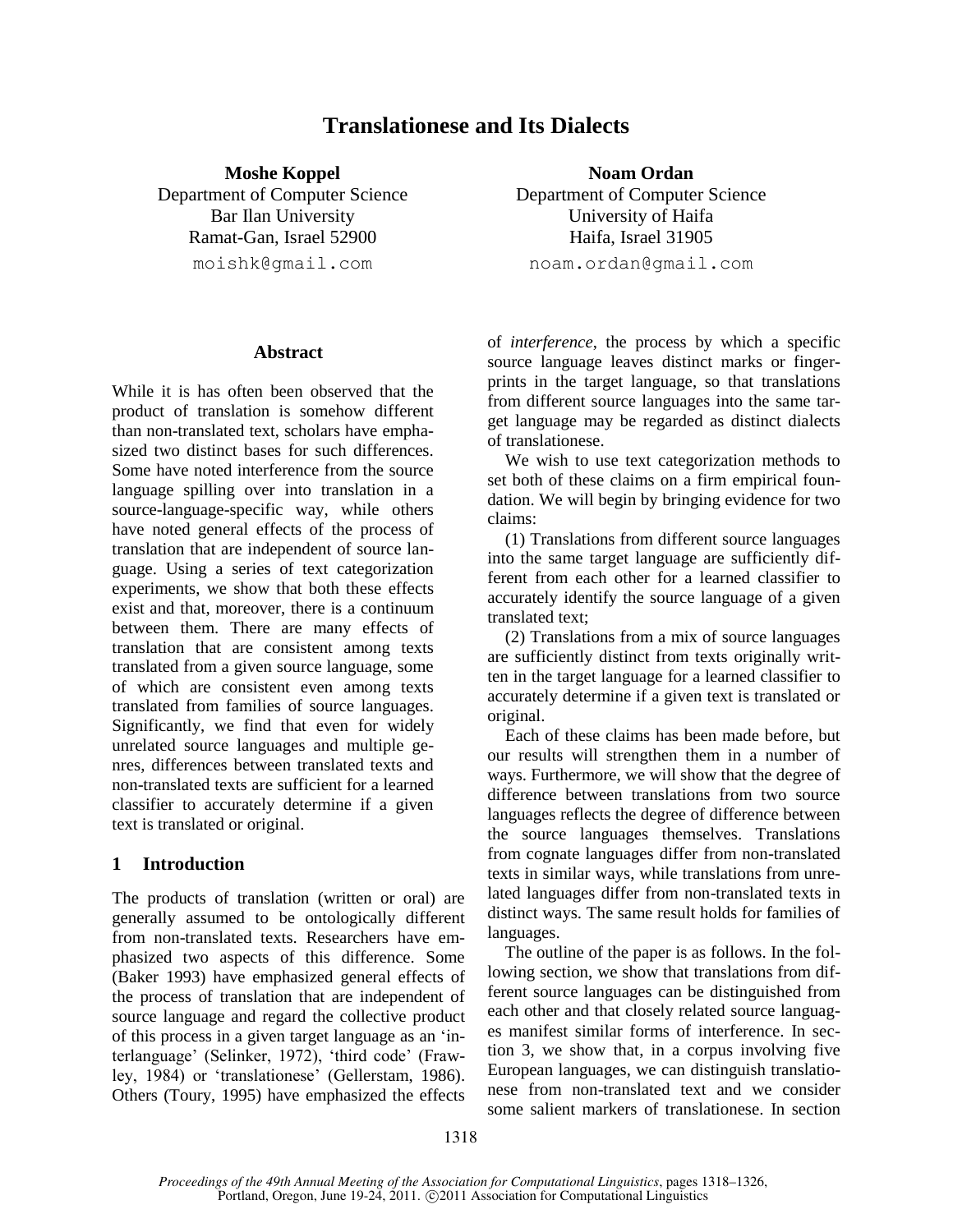4, we consider the extent to which markers of translationese cross over into non-European languages as well as into different genres. Finally, we consider possible applications and implications for future studies.

# **2 Interference Effects in Translationese**

In this section, we perform several text categorization experiments designed to show the extent to which interference affects (both positively and negatively) our ability to classify documents.

# **2.1 The Europarl Corpus**

The main corpus we will use throughout this paper is Europarl (Koehn, 2005), which consists of transcripts of addresses given in the European Parliament. The full corpus consists of texts translated into English from 11 different languages (and vice versa), as well as texts originally produced in English. For our purposes, it will be sufficient to use translations from five languages (Finnish, French, German, Italian and Spanish), as well as original English. We note that this corpus constitutes a *comparable corpus* (Laviosa, 1997), since it contains (1) texts written originally in a certain language (English), as well as (2) texts translated into that same language, matched for genre, domain, publication timeframe, etc. Each of the five translated components is a text file containing just under 500,000 words; the original English component is a file of the same size as the aggregate of the other five.

The five source languages we use were selected by first eliminating several source languages for which the available text was limited and then choosing from among the remaining languages, those of varying degrees of pairwise similarity. Thus, we select three cognate (Romance) languages (French, Italian and Spanish), a fourth less related language (German), and a fifth even further removed (Finnish). As will become clear, the motivation is to see whether the distance between the languages impacts the distinctiveness of the translation product.

We divide each of the translated corpora into 250 equal chunks, paying no attention to natural units within the corpus. Similarly, we divide the original English corpus into 1250 equal chunks. We set aside 50 chunks from each of the translated corpora and 250 chunks from the original English corpus for development purposes (as will be explained below). The experiments described below use the remaining 1000 translated chunks and 1000 original English chunks.

# **2.2 Identifying source language**

Our objective in this section is to measure the extent to which translations are affected by source language. Our first experiment will be to use text categorization methods to learn a classifier that categorizes translations according to source language. We will check the accuracy of such classifiers on out-of-sample texts. High accuracy would reflect that there are exploitable differences among translations of otherwise comparable texts that differ only in terms of source language.

The details of the experiment are as follows. We use the 200 chunks from each translated corpus, as described above. We use as our feature set a list of 300 function words taken from LIWC (Pennebaker, 2001) and represent each chunk as a vector of size 300 in which each entry represents the frequency of the corresponding feature in the chunk. The restriction to function words is crucial; we wish to rely only on stylistic differences rather than content differences that might be artifacts of the corpus.

We use Bayesian logistic regression (Madigan, 2005) as our learning method in order to learn a classifier that classifies a given text into one of five classes representing the different source languages. We use 10-fold cross-validation as our testing method.

We find that 92.7% of documents are correctly classified.

In Table 1 we show the confusion matrix for the five languages. As can be seen, there are more mistakes across the three cognate languages than between those three languages and German and still fewer mistakes involving the more distant Finnish language.

|    | It            | Fr  | Es                    | De  | Fi            |
|----|---------------|-----|-----------------------|-----|---------------|
| It | 169           | 19  | 8                     |     |               |
| Fr | 18            | 161 | 12                    | 8   |               |
| Es | $\mathcal{R}$ |     | 172                   | 11  | 3             |
| De |               | 12  | 3                     | 178 | $\mathcal{F}$ |
| Fi | 0             |     | $\mathcal{D}_{\cdot}$ |     | 192           |

**Table 1**: Confusion matrix for 10-fold cross validation experiment to determine source language of texts translated into English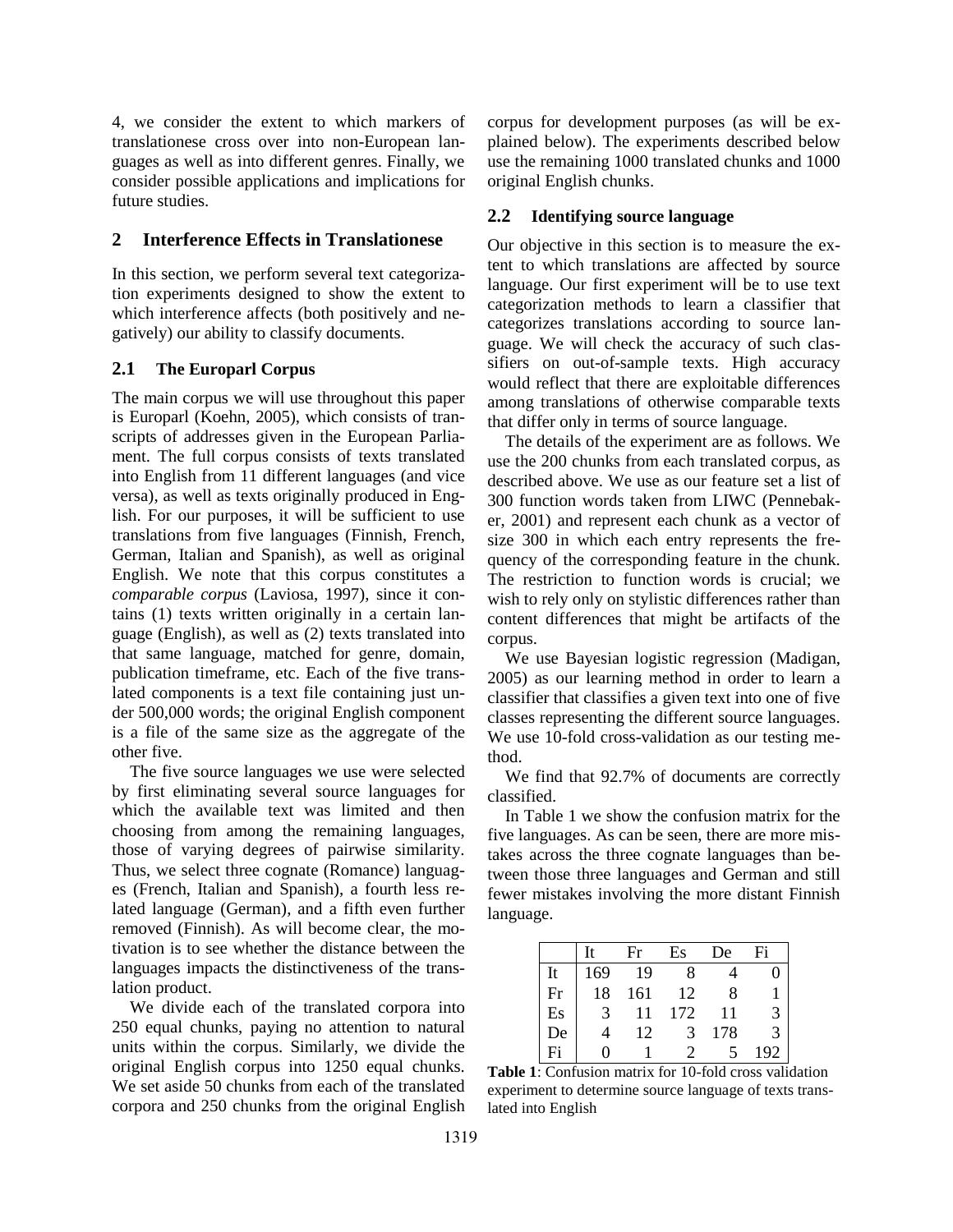This result strengthens that of van Halteren (2008) in a similar experiment. Van Halteren, also using Europarl (but with Dutch as the fifth source language, rather than Finnish), obtained accuracy of 87.2%-96.7% for a two-way decision on source language, and 81.5%-87.4% for a six-way decision (including the original which has no source language). Significantly, though, van Halteren"s feature set included content words and he notes that many of the most salient differences reflected differences in thematic emphasis. By restricting our feature set to function words, we neutralize such effects.

In Table 2, we show the two words most overrepresented and the two words most underrepresented in translations from each source language (ranked according to an unpaired T-test). For each of these, the difference between frequency of use in the indicated language and frequency of use in the other languages in aggregate is significant at  $p<0.01$ .

|    | over-represented | under-represented |
|----|------------------|-------------------|
| Fr | of, finally      | here, also        |
| It | upon, moreover   | also, here        |
| Es | with, therefore  | too, then         |
| De | here, then       | of, moreover      |
| Fi | be, example      | me, which         |

**Table 2**: Most salient markers of translations from each source language.

The two most underrepresented words for French and Italian, respectively, are in fact identical. Furthermore, the word *too* which is underrepresented for Spanish is a near synonym of *also* which appears in both French and Spanish. This suggests the possibility that interference effects in cognate languages such as French, Italian and Spanish might be similar. We will see presently that this is in fact the case.

When a less related language is involved we see the opposite picture. For German, both underrepresented items appear as overrepresented in the Romance languages, and, conversely, underrepresented items in the Romance languages appear as overrepresented items for German. This may cast doubt on the idea that all translations share universal properties and that at best we may claim that particular properties are shared by closely related languages but not others. In the experiments presented in the next subsection, we"ll find that translationese is gradable: closely related languages share more features, yet even further removed languages share enough properties to hold the general translationese hypothesis as valid.

# **2.3 Identifying translationese per source language**

We now wish to measure in a subtler manner the extent to which interference affects translation. In this experiment, the challenge is to learn a classifier that classifies a text as belonging to one of only two classes: original English (O) or translated-into-English (T). The catch is that all our training texts for the class T will be translations from some fixed source language, while all our test documents in T will be translations from a different source language. What accuracy can be achieved in such an experiment? The answer to this question will tell us a great deal about how much of translationese is general and how much of it is language dependent. If accuracy is close to 100%, translationese is purely general (Baker, 1993). (We already know from the previous experiment that that's not the case.). If accuracy is near 50%, there are no general effects, just language-dependent ones. Note that, whereas in our first experiment above pair-specific interference facilitated good classification, in this experiment pair-specific interference is an impediment to good classification.

The details of the experiment are as follows. We create, for example, a "French" corpus consisting of the 200 chunks of text translated from French and 200 original English texts. We similarly create a corpus for each of the other source languages, taking care that each of the 1000 original English texts appears in exactly one of the corpora. As above, we represent each chunk in terms of frequencies of function words. Now, using Bayesian logistic regression, we learn a classifier that distinguishes T from O in the French corpus. We then apply this learned classifier to the texts in, for example, the equivalent "Italian" corpus to see if we can classify them as translated or original. We repeat this for each of the  $25 \times \tan \frac{1}{25}$ test\_corpus) pairs.

In Table 3, we show the accuracy obtained for each such pair. (For the case where the training corpus and testing corpus are identical – the di-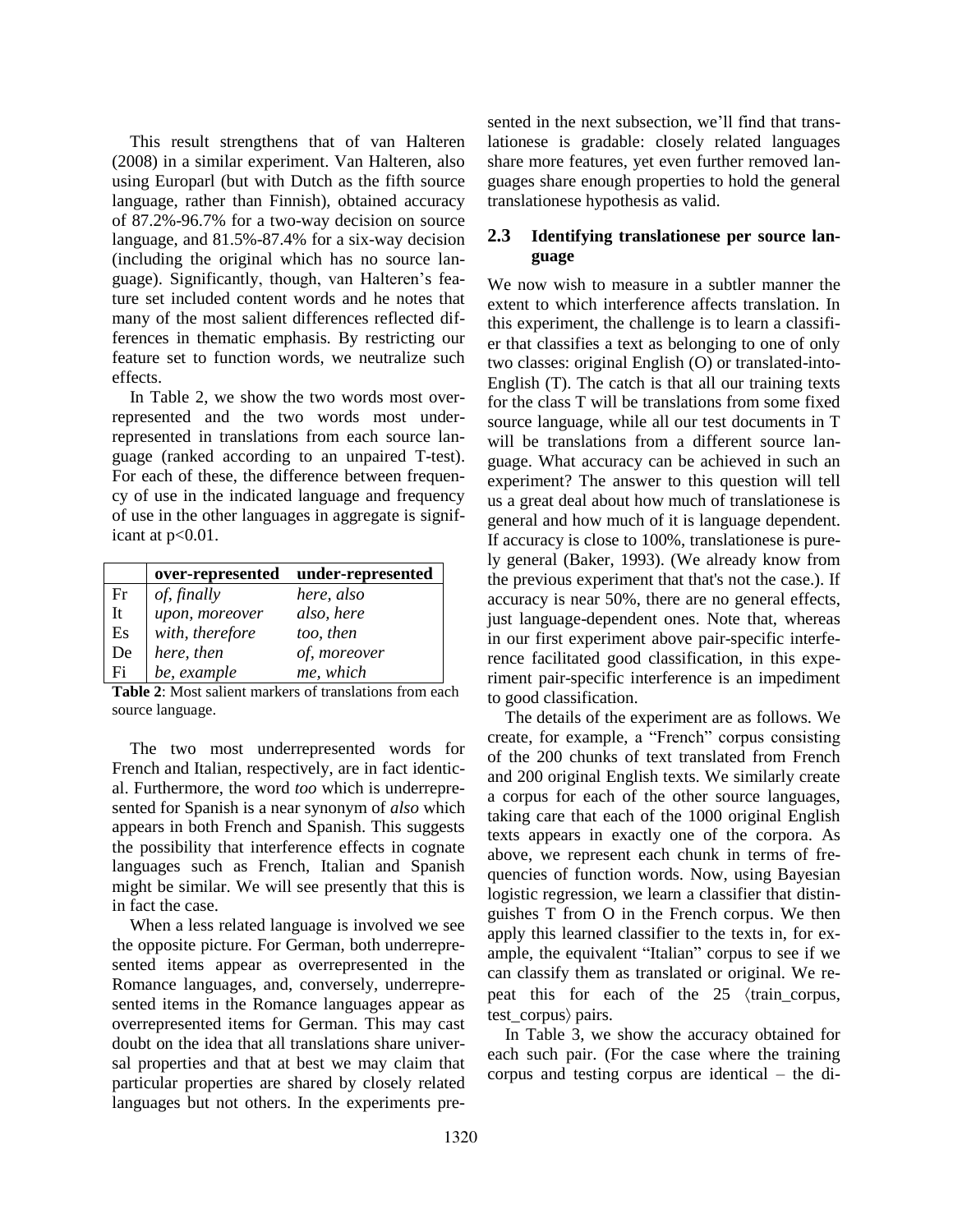| agonal of the matrix $-$ we show results for ten-fold |  |  |
|-------------------------------------------------------|--|--|
| cross-validation.)                                    |  |  |

We note several interesting facts. First, results of cross-validation within each corpus are very strong. For any given source language, it is quite easy to distinguish translations from original English. This corroborates results obtained by Baroni and Bernardini (2006), Ilisei et al. (2010), Kurokawa et al. (2009) and van Halteren (2008), which we will discuss below.

We note further, that for the cases where we train on one source language and test on another, results are far worse. This clearly indicates that interference effects from one source language might be misleading when used to identify translations from a different language. Thus, for example, in the Finnish corpus, the word *me* is a strong indicator of original English (constituting 0.0003 of tokens in texts translated from Finnish as opposed to 0.0015 of tokens in original English texts), but in the German corpus, *me* is an indicator of translated text (constituting 0.0020 of tokens in text translated from German).

The most interesting result that can be seen in this table is that the accuracy obtained when training using language x and testing using language y depends precisely on the degree of similarity between x and y. Thus, for training and testing within the three cognate languages, results are fairly strong, ranging between 84.5% and 91.5%. For training/testing on German and testing/training on one of the other European languages, results are worse, ranging from 68.5% to 83.3%. Finally, for training/testing on Finnish and testing/training on any of the European languages, results are still worse, hovering near 60% (with the single unexplained outlier for training on German and testing on Finnish).

Finally, we note that even in the case of training or testing on Finnish, results are considerably better than random, suggesting that despite the confounding effects of interference, some general properties of translationese are being picked up in each case. We explore these in the following section.

## **3 General Properties of Translationese**

Having established that there are source-languagedependent effects on translations, let's now con-

| Train |      |                     |      |           |      |
|-------|------|---------------------|------|-----------|------|
|       |      | Fr                  | Es   | De        | Fi   |
|       | 98.3 | 91.5 86.5 71.3 61.5 |      |           |      |
| Fr    |      | 97                  |      | 86.5 68.5 | 60.8 |
| Es    | 84.5 | 88.3 95.8 76.3 59.5 |      |           |      |
| De    |      | 83.3                | 78.5 | 95        | 80.8 |
|       | 56   | 603                 | 56   | 62.3      | 973  |

**Table 3**: Results of learning a T vs. O classifier using one source language and testing it using another source language

sider source-language-independent effects on translation.

### **3.1 Identifying translationese**

In order to identify general effects on translation, we now consider the same two-class classification problem as above, distinguishing T from O, except that now the translated texts in both our train and test data will be drawn from multiple source languages. If we succeed at this task, it must be because of features of translationese that cross source-languages.

The details of our experiment are as follows. We use as our translated corpus, the 1000 translated chunks (200 from each of five source languages) and as our original English corpus all 1000 original English chunks. As above, we represent each chunk in terms of function words frequencies. We use Bayesian logistic regression to learn a twoclass classifier and test its accuracy using ten-fold cross-validation.

Remarkably, we obtain accuracy of 96.7%.

This result extends and strengthens results reported in some earlier studies. Ilisei et al. (2010), Kurokawa (2009) and van Halteren (2008) each obtained above 90% accuracy in distinguishing translation from original. However, in each case the translations were from a single source language. (Van Halteren considered multiple source languages, but each learned classifier used only one of them.) Thus, those results do not prove that translationese has distinctive source-languageindependent features. To our knowledge, the only earlier work that used a learned classifier to identify translations in which both test and train sets involved multiple source languages is Baroni and Bernardini (2006), in which the target language was Italian and the source languages were known to be varied. The actual distribution of source languages was, however, not known to the researchers. They obtained accuracy of 86.7%. Their result was obtained using combinations of lexical and syntactic features.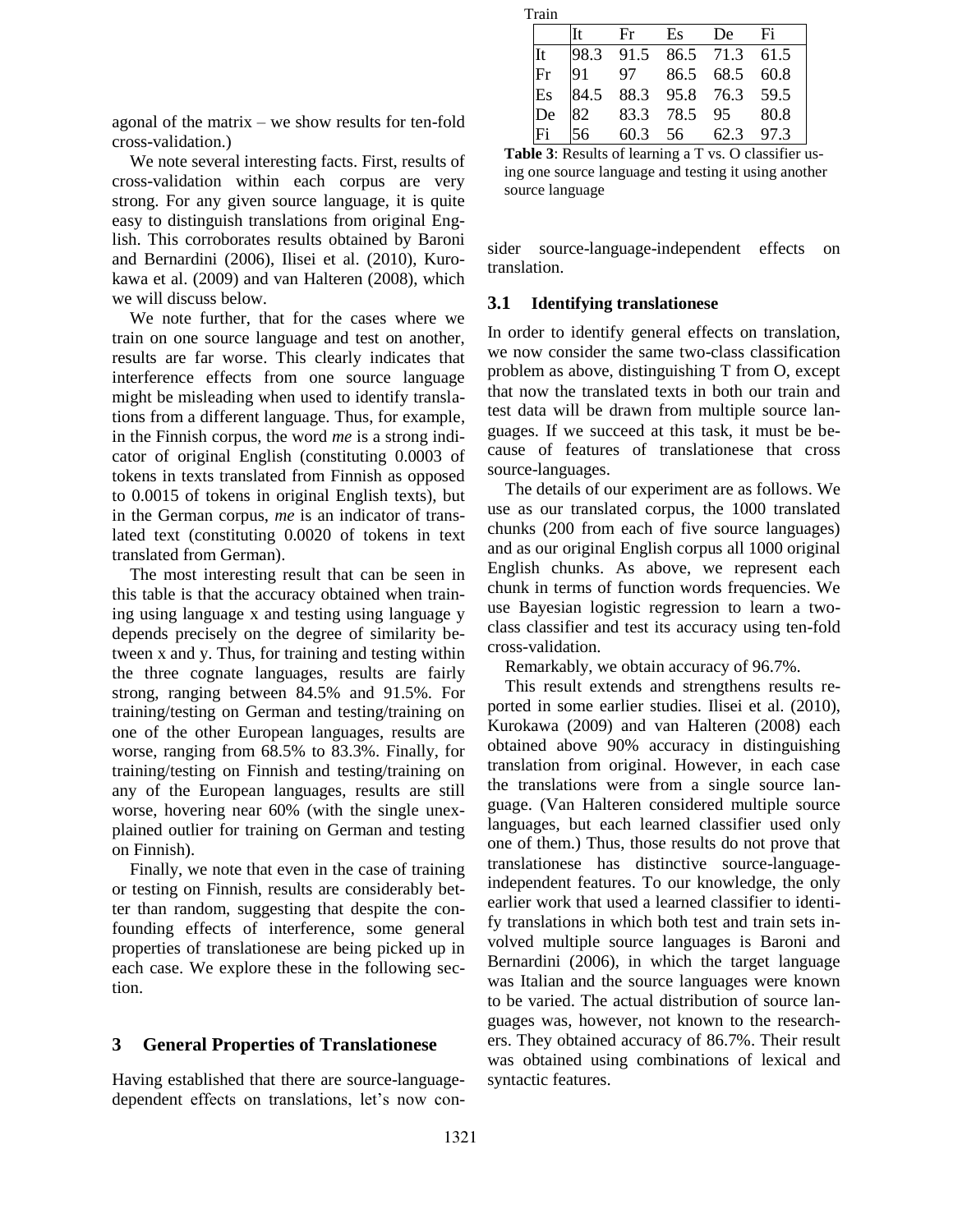### **3.2 Some distinguishing features**

Let us now consider some of the most salient function words for which frequency of usage in T differs significantly from that in O. While there are many such features, we focus on two categories of words that are most prominent among those with the most significant differences.

 First, we consider animate pronouns. In Table 4, we show the frequencies of animate pronouns in O and T, respectively (the possessive pronouns, *mine*, *yours* and *hers*, not shown, are extremely rare in the corpus). As can be seen, all pronouns are under-represented in T; for most (bolded), the difference is significant at  $p<0.01$ .

By contrast, the word *the* is significantly overrepresented in T (15.32% in T vs. 13.73% in O; significant at  $p<0.01$ ).

| word                             | freq $O$  | freq T |
|----------------------------------|-----------|--------|
| I                                | $2.552\%$ | 2.148% |
| we                               | 2.713%    | 2.344% |
| $\mathcal V\mathcal O\mathcal U$ | 0.479%    | 0.470% |
| he                               | $0.286\%$ | 0.115% |
| she                              | $0.081\%$ | 0.039% |
| me                               | 0.148%    | 0.141% |
| IJ.S                             | $0.415\%$ | 0.320% |
| him                              | $0.066\%$ | 0.033% |
| her                              | $0.091\%$ | 0.056% |
| m <sub>V</sub>                   | $0.462\%$ | 0.345% |
| our                              | $0.696\%$ | 0.632% |
| your                             | 0.119%    | 0.109% |
| his                              | $0.218\%$ | 0.123% |

**Table 4**: Frequency of pronouns in O and T in the Europarl corpus. Bold indicates significance at  $p<0.01$ .

In Table 5, we consider cohesive markers, tagged as adverbs (Schmid, 2004). (These are adverbs that can appear at the beginning of a sentence followed immediately by a comma.)

| word         | freq $O$ | freq T |
|--------------|----------|--------|
| therefore    | 0.153%   | 0.287% |
| <i>thus</i>  | 0.015%   | 0.041% |
| consequently | 0.006%   | 0.014% |
| hence        | 0.007%   | 0.013% |
| accordingly  | 0.006%   | 0.011% |

| however      | 0.216% | $0.241\%$ |
|--------------|--------|-----------|
| nevertheless | 0.019% | $0.045\%$ |
| also         | 0.460% | $0.657\%$ |
| furthermore  | 0.012% | 0.048%    |
| moreover     | 0.008% | $0.036\%$ |
| indeed       | 0.098% | 0.053%    |
| actually     | 0.065% | 0.042%    |

**Table 5**: Frequency of cohesive adverbs in O and T in the Europarl corpus. Bold indicates significance at  $p < 0.01$ .

We note that the preponderance of such cohesive markers are significantly more frequent in translations. In fact, we also find that a variety of phrases that serve the same purpose as cohesive adverbs, such as *in fact* and *as a result* are significantly more frequent in translationese.

The general principle underlying these phenomena is subject to speculation. Previous researchers have noted the phenomenon of *explicitation*, according to which translators tend to render implicit utterances in the source text into explicit utterances in the target text (Blum-Kulka, 1986, Laviosa-Braithwaite, 1998), for example by filling out elliptical expressions or adding connectives to increase cohesion of the text (Laviosa-Braithwaite, 1998). It is plausible that the use of cohesive adverbs is an instantiation of this phenomenon.

With regard to the under-representation of pronouns and the over-representation of *the*, there are a number of possible interpretations. It may be that this too is the result of explicitation, in which anaphora is resolved by replacing pronouns with noun phrases (e.g., *the man* instead of *he*). But it also might be that this is an example of *simplification* (Laviosa- Braithwaite 1998, Laviosa 2002), according to which the translator simplifies the message, the language, or both. Related results confirming the simplification hypothesis were found by Ilisei et al. (2010) on Spanish texts. In particular, they found that type-to-token ratio (*lexical variety*/*richness*), mean sentence length and proportion of grammatical words (*lexical density*/*readability*) are all smaller in translated texts.

We note that Van Halteren (2008) and Kurokawa et al. (2009), who considered lexical features, found cultural differences, like over-representation of *ladies* and *gentlemen* in translated speeches. Such differences, while of general interest, are orthogonal to our purposes in this paper.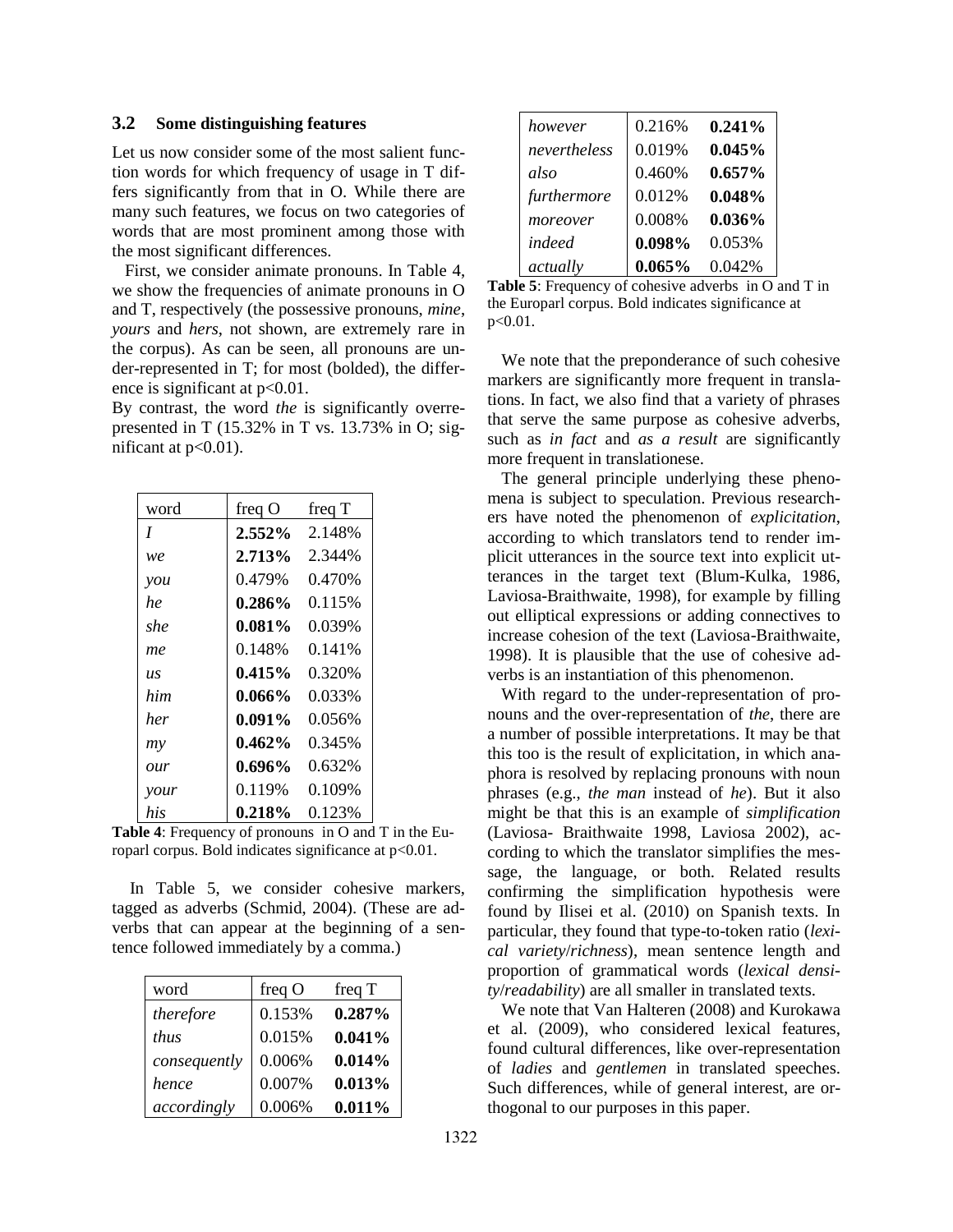## **3.3 Overriding language-specific effects**

We found in Section 2.3 that when we trained in one language and tested in another, classification succeeded to the extent that the source languages used in training and testing, respectively, are related to each other. In effect, general differences between translationese and original English were partially overwhelmed by language-specific differences that held for the training language but not the test language. We thus now revisit that earlier experiment, but restrict ourselves to features that distinguish translationese from original English generally.

To do this, we use the small development corpus described in Section 2.1. We use Bayesian logistic regression to learn a classifier to distinguish between translationese and original English. We select the 10 highest-weighted function-word markers for T and the 10 highest-weighted function-word markers for O in the development corpus. We then rerun our train-on-source-language-x, test-on-source-language-y experiment using this restricted set as our feature set. We now find that even in the difficult case where we train on Finnish and test on another language (or vice versa), we succeed at distinguishing translationese from original English with accuracy above 80%. This considerably improves the earlier results shown in Table 3. Thus, a bit of feature engineering facilitates learning a good classifier for T vs. O even across source languages.

## **4 Other Genres and Language Families**

We have found both general and language-specific differences between translationese and original English in one large corpus. It might be wondered whether the phenomena we have found hold in other genres and for a completely different set of source languages. To test this, we consider a second corpus.

### **4.1 The IHT corpus**

Our second corpus includes three translated corpora, each of which is an on-line local supplement to the International Herald Tribune (IHT): *Kathimerini* (translated from Greek), *Ha'aretz* (translated from Hebrew), and the *JoongAng Daily* (translated from Korean). In addition, the corpus includes original English articles from the IHT. Each of the four components contains four different domains balanced roughly equally: news (80,000 words), arts and leisure (50,000), business and finance (50,000), and opinion (50,000) and each covers the period from April-September 2004. Each component consists of about 230,000 tokens. (Unlike for our Europarl corpus, the amount of English text available is not equal to the aggregate of the translated corpora, but rather equal to each of the individual corpora.)

It should be noted that the IHT corpus belongs to the writing modality while the Europarl corpus belongs to the speaking modality (although possibly post-edited). Furthermore, the source languages (Hebrew, Greek and Korean) in the IHT corpus are more disparate than those in the Europarl corpus.

Our first objective is to confirm that the results we obtained earlier on the Europarl corpus hold for the IHT corpus as well.

Perhaps more interestingly, our second objective is to see if the gradability phenomenon observed earlier (Table 3) generalizes to families of languages. Our first hypothesis is that a classifier for identifying translationese that is trained on Europarl will succeed only weakly to identify translationese in IHT. But our second hypothesis is that there are sufficient general properties of translationese that cross language families and genres that a learned classifier can accurately identify translationese even on a test corpus that includes both corpora, spanning eight disparate languages across two distinct genres.

#### **4.2 Results on IHT corpus**

Running essentially the same experiments as described for the Europarl corpus, we obtain the following results.

First of all, we can determine source language with accuracy of 86.5%. This is a somewhat weaker result than the 92.7% result obtained on Europarl, especially considering that there are only three classes instead of five. The difference is most likely due to the fact that the IHT corpus is about half the size of the Europarl corpus. Nevertheless, it is clear that source language strongly affects translationese in this corpus.

Second, as can be seen in Table 6, we find that the gradability phenomenon occurs in this corpus as well. Results are strongest when the train and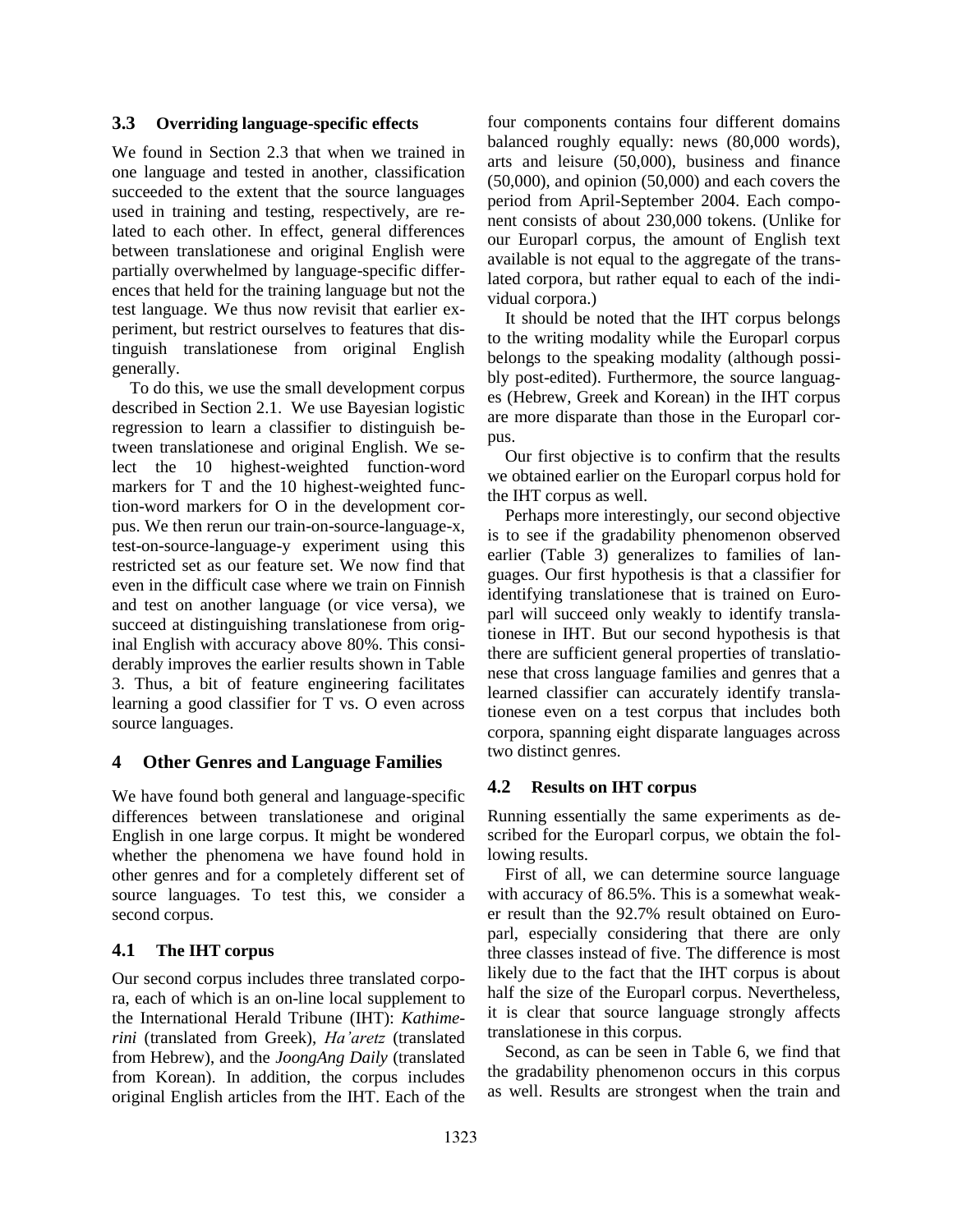test corpora involve the same source language and trials involving Korean, the most distant language, are somewhat weaker than those across Greek and Hebrew.

| Train |    |    |                                                             |
|-------|----|----|-------------------------------------------------------------|
|       | Gr | He | Ko                                                          |
|       |    |    | Gr 89.8 73.4 64.8<br>He 82.0 86.3 65.5<br>Ko 73.0 72.5 85.0 |
|       |    |    |                                                             |
|       |    |    |                                                             |

Table 6: Results of learning a T vs. O classifier using one source language and testing it using another source language

Third, we find in ten-fold cross-validation experiments that we can distinguish translationese from original English in the IHT corpus with accuracy of 86.3%. Thus, despite the great distance between the three source languages in this corpus, general differences between translationese and original English are sufficient to facilitate reasonably accurate identification of translationese.

# **4.3 Combining the corpora**

First, we consider whether a classifier learned on the Europarl corpus can be used to identify translationese in the IHT corpus, and vice versa. It would be consistent with our findings in Section 2.3, that we would achieve better than random results but not high accuracy, since there are no doubt features common to translations from the five European languages of Europarl that are distinct from those of translations from the very different languages in IHT.

 In fact, we find that training on Europarl and testing on IHT yields accuracy of 64.8%, while training on IHT and testing on Europarl yields accuracy of 58.8%. The weak results reflect both differences between the families of source languages involved in the respective corpora, as well as genre differences. Thus, for example, we find that of the pronouns shown in Table 4 above, only *he* and *his* are significantly under-represented in translationese in the IHT corpus. Thus, that effect is specific either to the genre of Europarl or to the European languages considered there.

 Now, we combine the two corpora and check if we can identify translationese across two genres and eight languages. We run the same experiments as described above, using 200 texts from each of the eight source languages and 1600 non-translated English texts, 1000 from Europarl and 600 from IHT.

 In 10-fold cross-validation, we find that we can distinguish translationese from non-translated English with accuracy of 90.5%.

 This shows that there are features of translationese that cross genres and widely disparate languages. Thus, for one prominent example, we find that, as in Europarl, the word *the* is overrepresented in translationese in IHT (15.36% in T vs.  $13.31\%$  in O; significant at  $p<0.01$ ). In fact, the frequencies across corpora are astonishingly consistent.

 To further appreciate this point, let"s look at the frequencies of cohesive adverbs in the IHT corpus.

 We find essentially, the same pattern in IHT as we did in Europarl. The preponderance of cohesive adverbs are over-represented in translationese, most of them with differences significant at p<0.01. Curiously, the word *actually* is a counterexample in both corpora.

| word         | freq $O$  | freq T    |
|--------------|-----------|-----------|
| therefore    | 0.011\%   | $0.031\%$ |
| <i>thus</i>  | 0.011\%   | $0.027\%$ |
| consequently | $0.000\%$ | $0.004\%$ |
| hence        | 0.003%    | 0.007%    |
| accordingly  | 0.003%    | 0.003%    |
| however      | 0.078%    | 0.129%    |
| nevertheless | 0.008%    | 0.018%    |
| also         | 0.305%    | 0.453%    |
| furthermore  | 0.003%    | 0.011%    |
| moreover     | 0.009%    | 0.008%    |
| indeed       | 0.018%    | 0.024%    |
| actually     | 0.032%    | 0.018%    |

**Table 7**: Frequency of cohesive adverbs in O and T in the IHT corpus. Bold indicates significance at p<0.01.

#### **5 Conclusions**

We have found that we can learn classifiers that determine source language given a translated text, as well as classifiers that distinguish translated text from non-translated text in the source language. These text categorization experiments suggest that both source language and the mere fact of being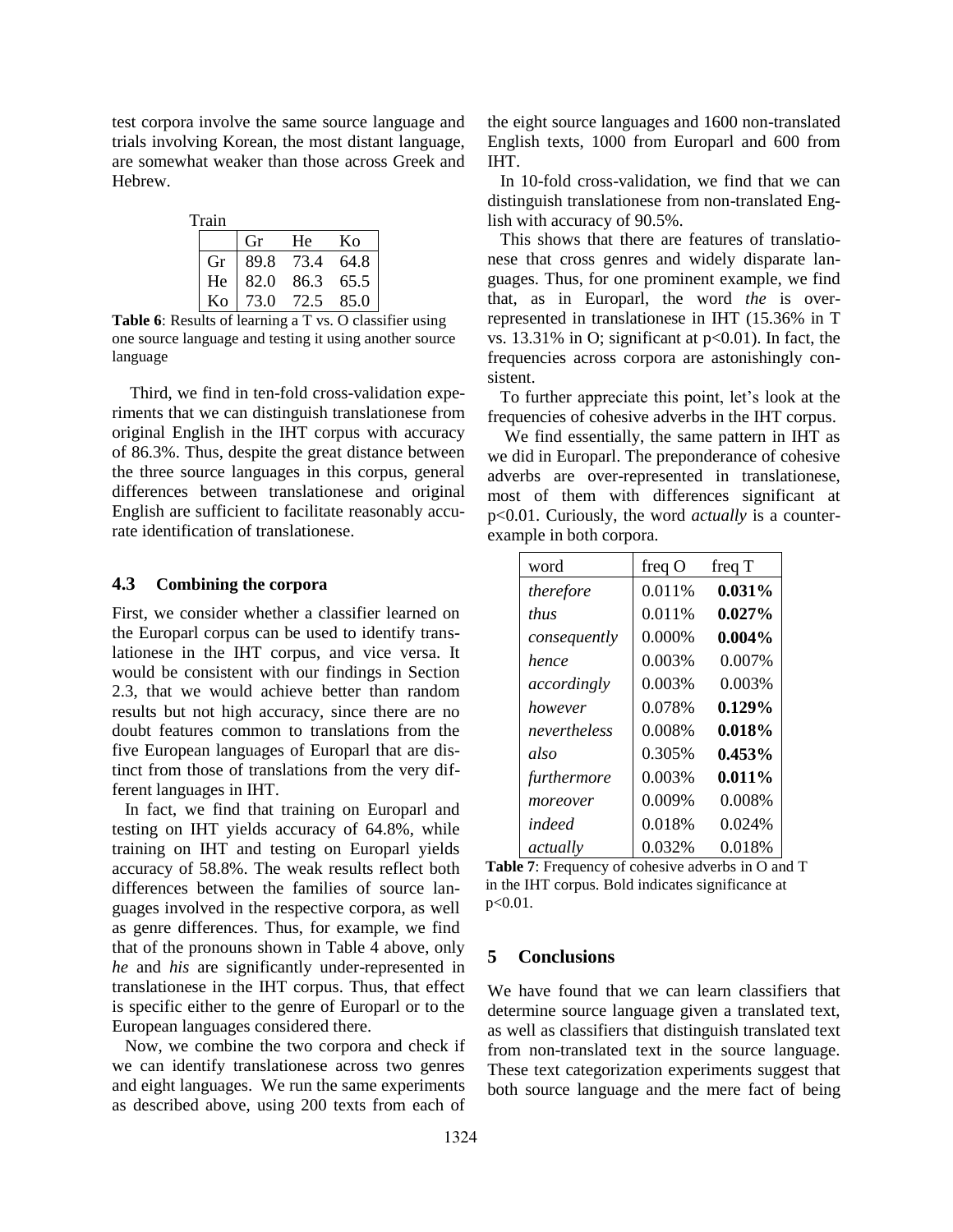translated play a crucial role in the makeup of a translated text.

 It is important to note that our learned classifiers are based solely on function words, so that, unlike earlier studies, the differences we find are unlikely to include cultural or thematic differences that might be artifacts of corpus construction.

In addition, we find that the exploitability of differences between translated texts and nontranslated texts are related to the difference between source languages: translations from similar source languages are different from non-translated texts in similar ways.

Linguists use a variety of methods to quantify the extent of differences and similarities between languages. For example, Fusco (1990) studies translations between Spanish and Italian and considers the impact of structural differences between the two languages on translation quality. Studying the differences and distance between languages by comparing translations into the same language may serve as another way to deepen our typological knowledge. As we have seen, training on source language x and testing on source language y provides us with a good estimation of the distance between languages, in accordance with what we find in standard works on typology (cf. Katzner, 2002).

In addition to its intrinsic interest, the finding that the distance between languages is directly correlated with our ability to distinguish translations from a given source language from non-translated text is of great importance for several computational tasks. First, translations can be studied in order to shed new light on the differences between languages and can bear on attested techniques for using cognates to improve machine translation (Kondrak & Sherif, 2006). Additionally, given the results of our experiments, it stands to reason that using translated texts, especially from related source languages, will prove beneficial for constructing language models and will outperform results obtained from non-translated texts. This, too, bears on the quality of machine translation.

Finally, we find that there are general properties of translationese sufficiently strong that we can identify translationese even in a combined corpus that is comprised of eight very disparate languages across two distinct genres, one spoken and the other written. Prominent among these properties is the word *the*, as well as a number of cohesive adverbs,

each of which is significantly over-represented in translated texts.

#### **References**

- Mona Baker. 1993. Corpus linguistics and translation studies: Implications and applications. In Gill Francis Mona Baker and Elena Tognini Bonelli, editors, *Text and technology: in honour of John Sinclair*, pages 233-252. John Benjamins, Amsterdam.
- Marco Baroni and Silvia Bernardini. 2006. A new approach to the study of Translationese: Machinelearning the difference between original and translated text. *Literary and Linguistic Computing*, 21(3):259-274.
- Shoshan Blum-Kulka. Shifts of cohesion and coherence in translation. 1986. In Juliane House and Shoshana Blum-Kulka (Eds), *Interlingual and Intercultural Communication* (17-35). Tübingen: Günter Narr Verlag.
- William Frawley. 1984. Prolegomenon to a theory of translation. In William Frawley (ed), *Translation. Literary, Linguistic and Philosophical Perspectives* (179-175). Newark: University of Delaware Press.
- Maria Antonietta Fusco. 1990. Quality in conference interpreting between cognate languages: A preliminary approach to the Spanish-Italian case. *The Interpreters' Newsletter*, 3, 93-97.
- Martin Gellerstam. 1986. Translationese in Swedish novels translated from English, in Lars Wollin & Hans Lindquist (eds.), *Translation Studies in Scandinavia* (88-95). Lund: CWK Gleerup.
- Iustina Ilisei, Diana Inkpen, Gloria Corpas Pastor, and Ruslan Mitkov. Identification of translationese: A machine learning approach. In Alexander F. Gelbukh, editor, Proceedings of CICLing-2010: *Computational Linguistics and Intelligent Text Processing, 11th International, volume 6008 of Lecture Notes in Computer Science*, pages 503-511. Springer, 2010.
- Kenneth Katzner. 2002. *The Languages of the World*. Routledge.
- Grzegorz Kondrak and Tarek Sherif. 2006. Evaluation of several phonetic similarity algorithms on the task of cognate identification. In *Proceedings of the Workshop on Linguistic Distances* (LD '06). 43-50.
- David Kurokawa, Cyril Goutte, and Pierre Isabelle. 2009. Automatic detection of translated text and its impact on machine translation. In Proceedings of MT-Summit XII.
- Sara Laviosa: 1997. *How Comparable can 'Comparable Corpora' Be?*. Target, 9 (2), pp. 289-319.